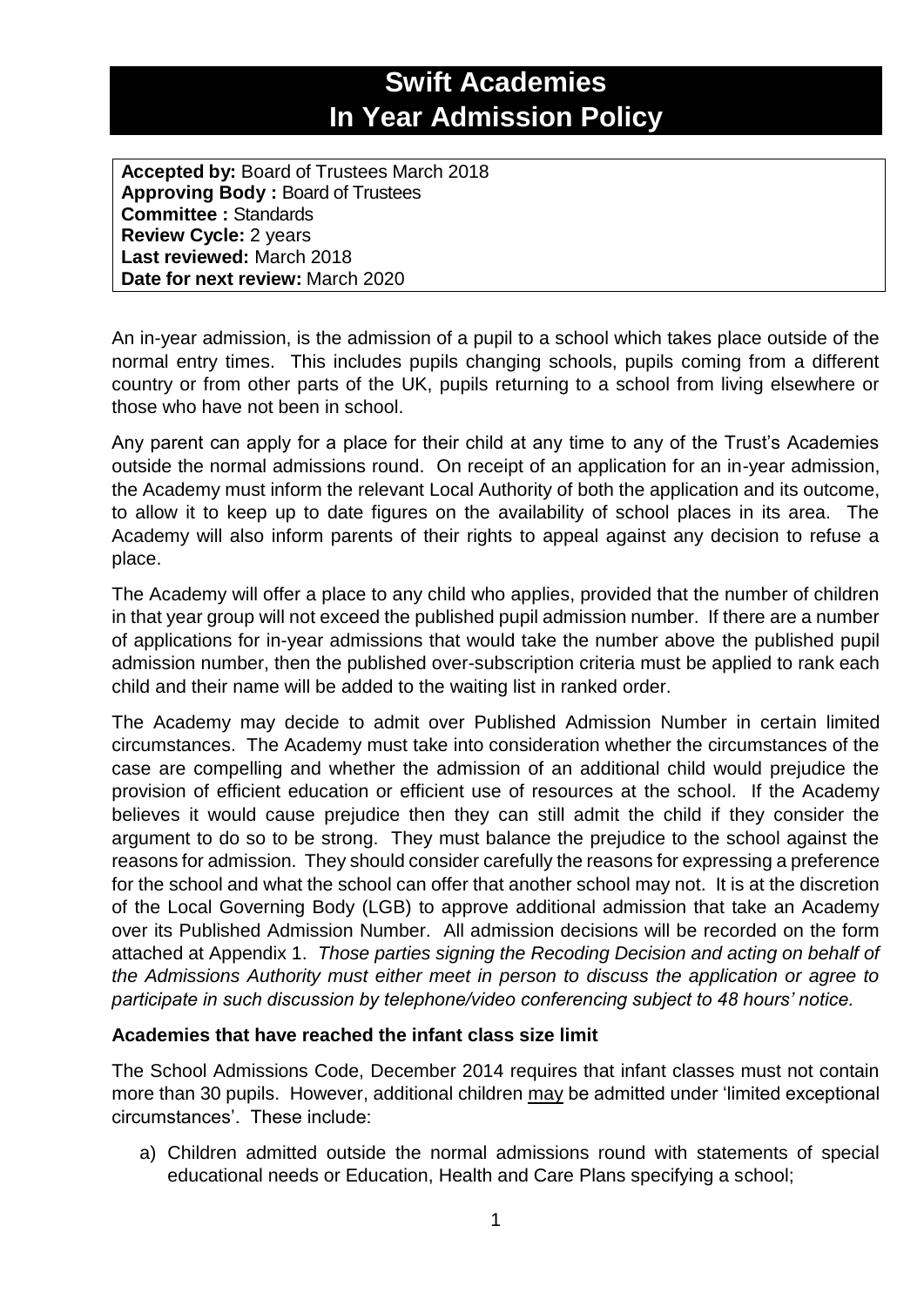- b) Looked after children and previously looked after children admitted outside the normal admissions round;
- c) Children admitted, after initial allocation of places, because of a procedural error made by the Admission Authority or Local Authority in the original application process;
- d) Children admitted after an independent appeals panel upholds an appeal;
- e) Children who move into the area outside the normal admissions round for whom there is no other available school within reasonable distance;
- f) Children of UK service personnel admitted outside the normal admission round;
- g) Children whose twin or sibling from a multiple birth is admitted otherwise than as an excepted pupil;
- h) Children with special educational needs who are normally taught in a special educational needs unit attached to the school, or registered at a special school, who attend some infant classes within the mainstream school.

These children will remain an 'excepted pupil' for the time they are in an infant class or until the class numbers fall back to the current infant class size limit.

## **Pupils with poor behaviour at other schools**

Where the LGB does not wish to admit a child with challenging behaviour outside the normal admissions round, even though places are available, it will refer the case to the relevant local authority for action under the Fair Access Protocol. This will **normally only** be appropriate where an Academy has a particularly high proportion of children will challenging behaviour or previously excluded children. This provision **will not** apply to a looked after child, a previously looked after child or a child with a statement of special educational needs or Education, Health and Care Plan naming the school in question, as these children **must** be admitted. The LGB **must not** refuse to admit a child thought to be potentially disruptive, or likely to exhibit challenging behaviour, on the grounds that the child is first to be assessed for special educational needs.

It is at the discretion of the Head Teacher/Head of School and LGB to approve additional admissions that take an Academy over its Published Admission Number. Such decisions will be recorded on the form attached – see Appendix 1.